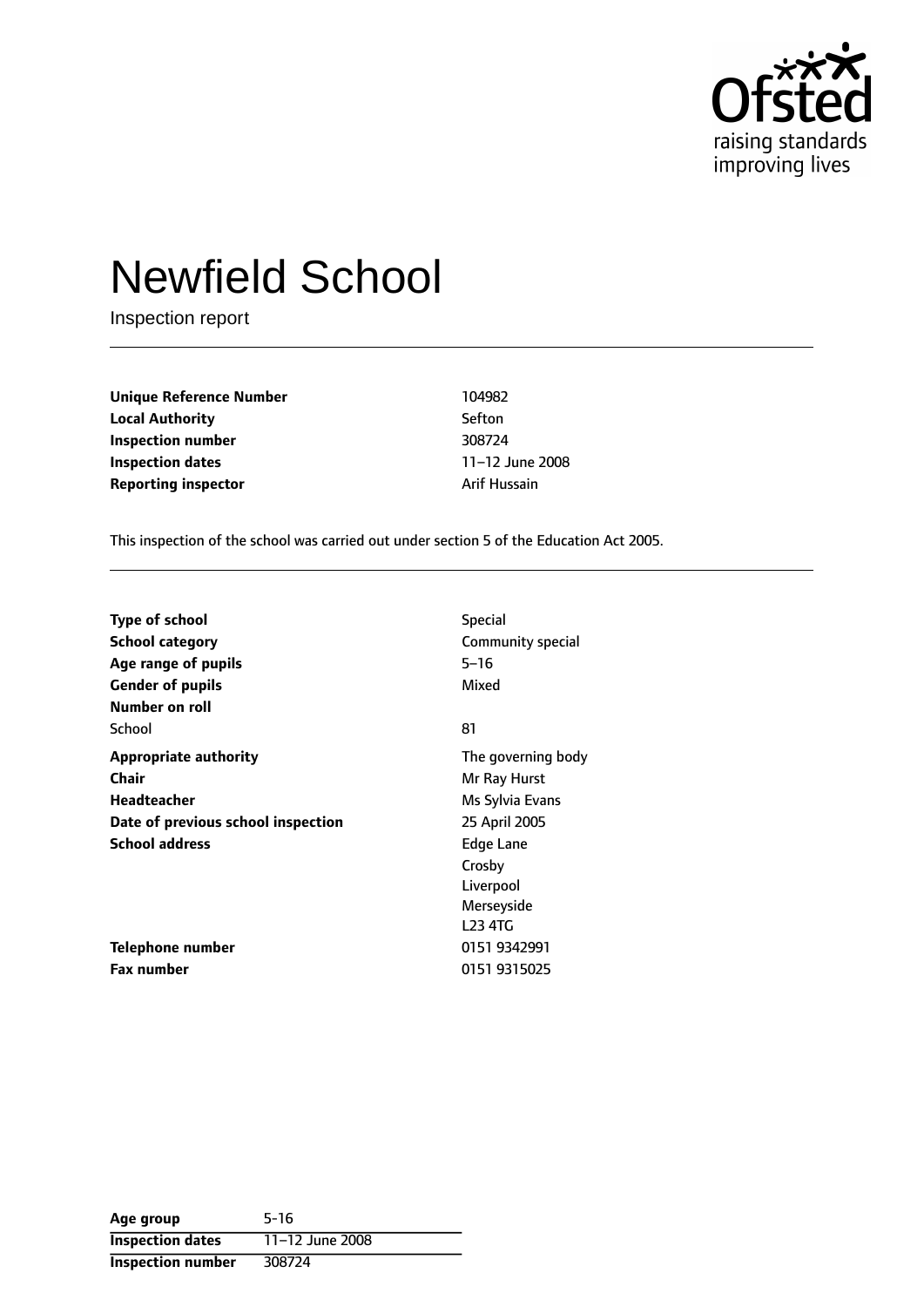.

© Crown copyright 2008

#### Website: www.ofsted.gov.uk

This document may be reproduced in whole or in part for non-commercial educational purposes, provided that the information quoted is reproduced without adaptation and the source and date of publication are stated.

Further copies of this report are obtainable from the school. Under the Education Act 2005, the school must provide a copy of this report free of charge to certain categories of people. A charge not exceeding the full cost of reproduction may be made for any other copies supplied.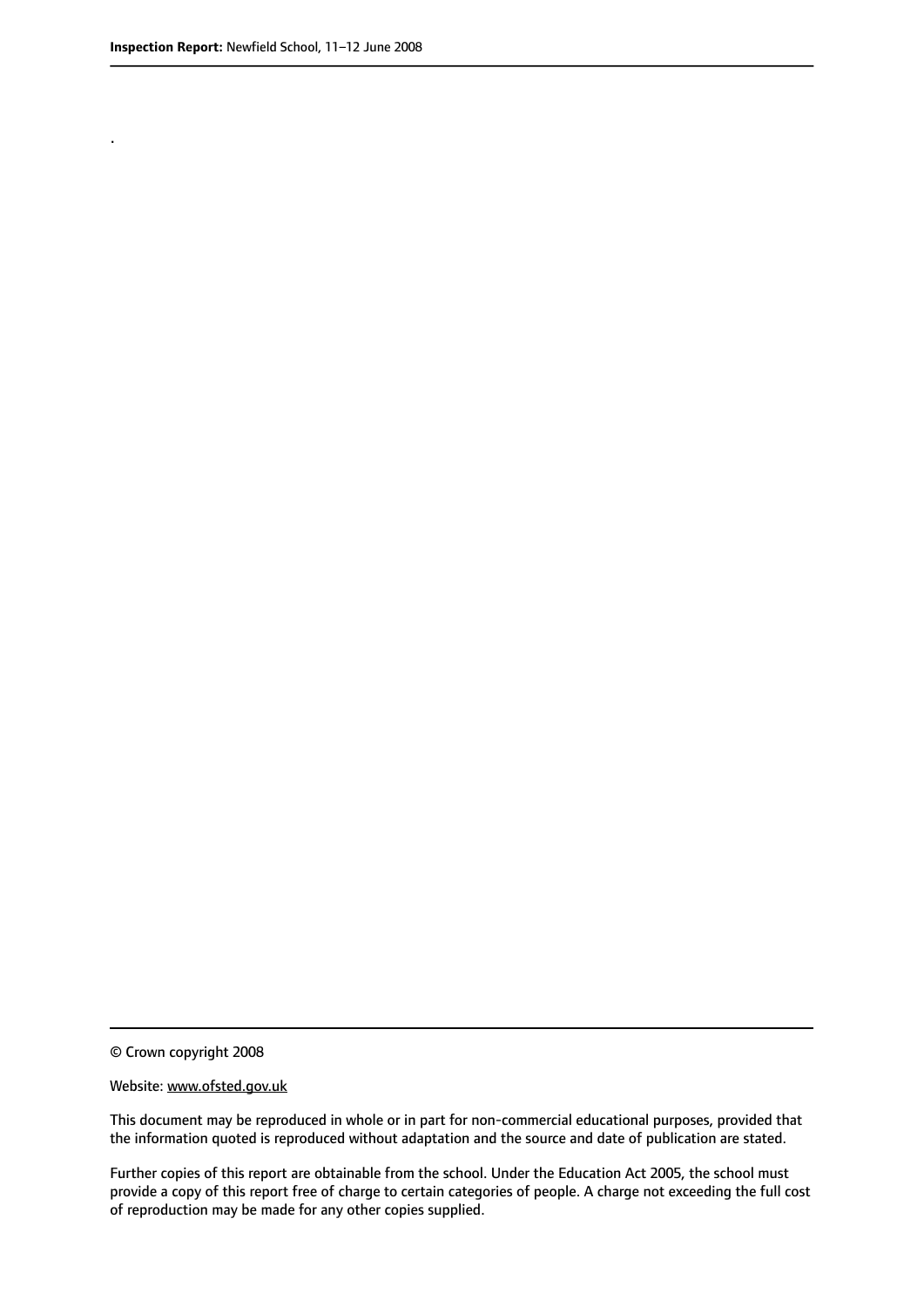# **Introduction**

The inspection was carried out by two Additional Inspectors.

## **Description of the school**

This school, which has recently been awarded specialist college status, provides for boys and girls who have behavioural, emotional and social difficulties. A small number also have additional barriers to learning, including specific literacy difficulties. Most have a statement of special educational need. Almost all the pupils are boys and all are White British. Because of their learning difficulties and/or disabilities the standards of students on entry are below those expected. The school has gained the Sportsmark, the Activemark, Investors in People and the National Healthy Schools Award.

## **Key for inspection grades**

| Grade 1 | Outstanding  |
|---------|--------------|
| Grade 2 | Good         |
| Grade 3 | Satisfactory |
| Grade 4 | Inadequate   |
|         |              |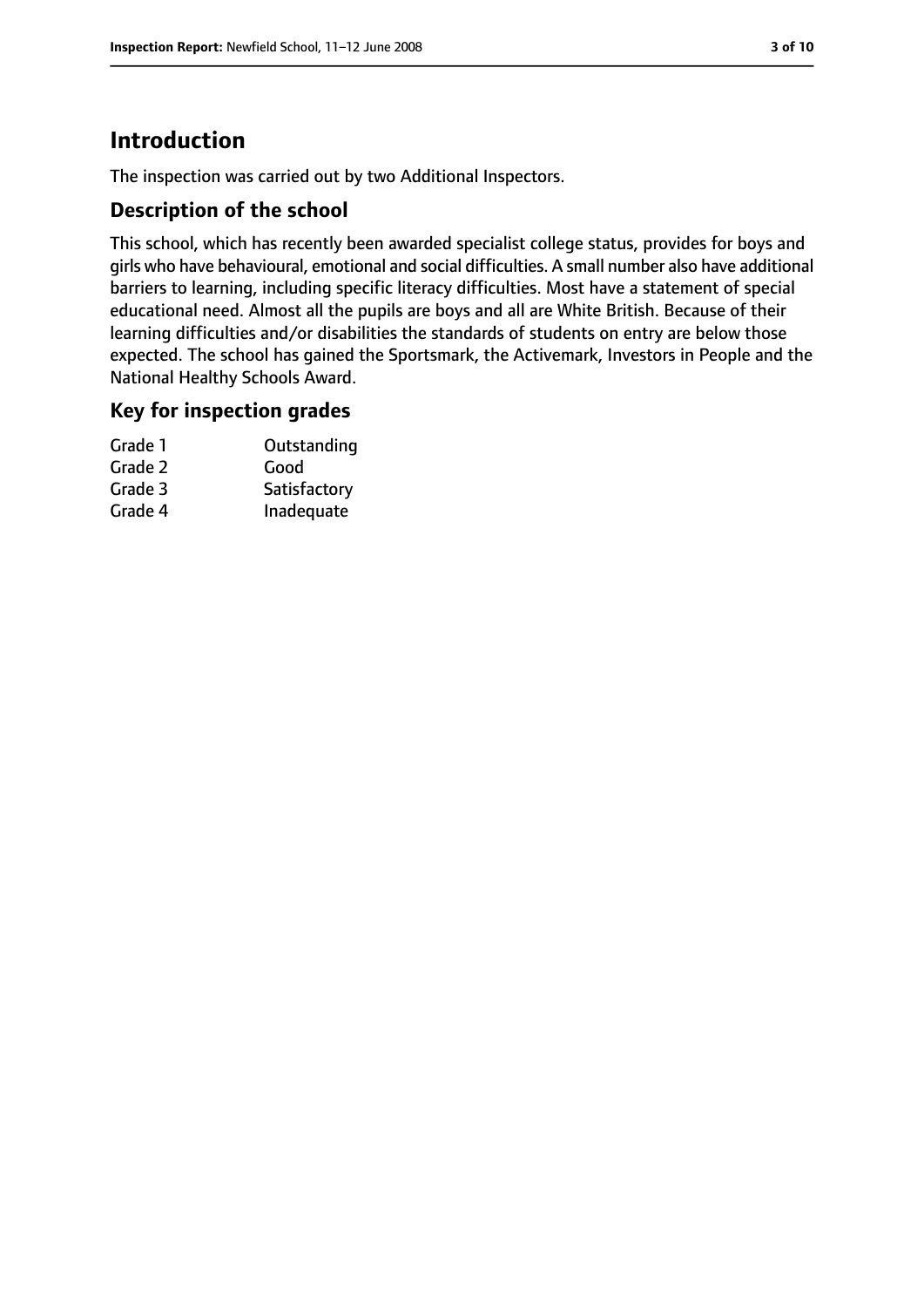# **Overall effectiveness of the school**

#### **Grade: 1**

This is an outstanding school. It deserves its excellent reputation in the community. It is appreciated both for its work with its own pupils and for the excellence of its outreach services. Parents credit the school with helping their children to improve. They say that their sons and daughters enjoy going to school and that they achieve much more than they expected. Almost from the outset, students make rapid progress and achieve exceptionally well. From very low starting points they reach standards that are broadly average by the time they leave.

Students achieve so well because teaching and learning are outstanding. Teachers motivate students very well offering them work that captures and sustains their interest. As a result, students develop excellent attitudes towards learning. The curriculum is excellent because it fully provides for students' interests and needs. Rich and imaginative learning opportunities encourage students to develop their literacy, numeracy and personal skills. This helps to prepare them for the future exceptionally well.

Students receive outstanding care, guidance and support. All are treated as individuals and the praise and reward they are given for their achievements make an excellent contribution to their self-esteem. The school values its students thoroughly and provides each with exceptional opportunities to succeed. It regularly reviews its policies to ensure that students are kept safe and healthy. Personal development is exceptional. Students quickly develop into well mannered, mature, thoughtful, young citizens. They have a very good understanding of healthy living. Their behaviour is excellent. Students make an exceptional contribution to their community through the school council and their suggestions have led to many school improvements. Attendance is good because the vast majority of students have greatly improved their attendance since joining the school.

Outstanding leadership and management underpin students' excellent progress and their developing sense of well-being. The headteacher's clear vision, drive and determination have ensured unity of purpose acrossthe school. Governors have a firm grasp of educational priorities and hold the school to account particularly well on matters such as spending and staff performance. Safeguarding procedures meet current requirements. The school monitors its performance thoroughly. The individual standards attained by pupils and the progress that they make are accurately recorded. However, information summarizing achievement and standards overall is not presented as clearly as it should be. This makes it difficult to analyse trends in performance so that comparative weaknesses in students' achievements can be speedily recognised and dealt with. The school has fully addressed the issues raised at the last inspection. Its capacity for further improvement and the value for money it provides are exceptional.

## **What the school should do to improve further**

■ Summarise information on achievement and standards more effectively so that trends are easier to spot and any weaknesses in performance more readily recognised and dealt with.

# **Achievement and standards**

#### **Grade: 1**

In each key stage students make impressive progress. Achievement in English, mathematics, and information and communication technology is outstanding while it is good in science. The school's emphasis on promoting a love of books has resulted in very good progress in reading.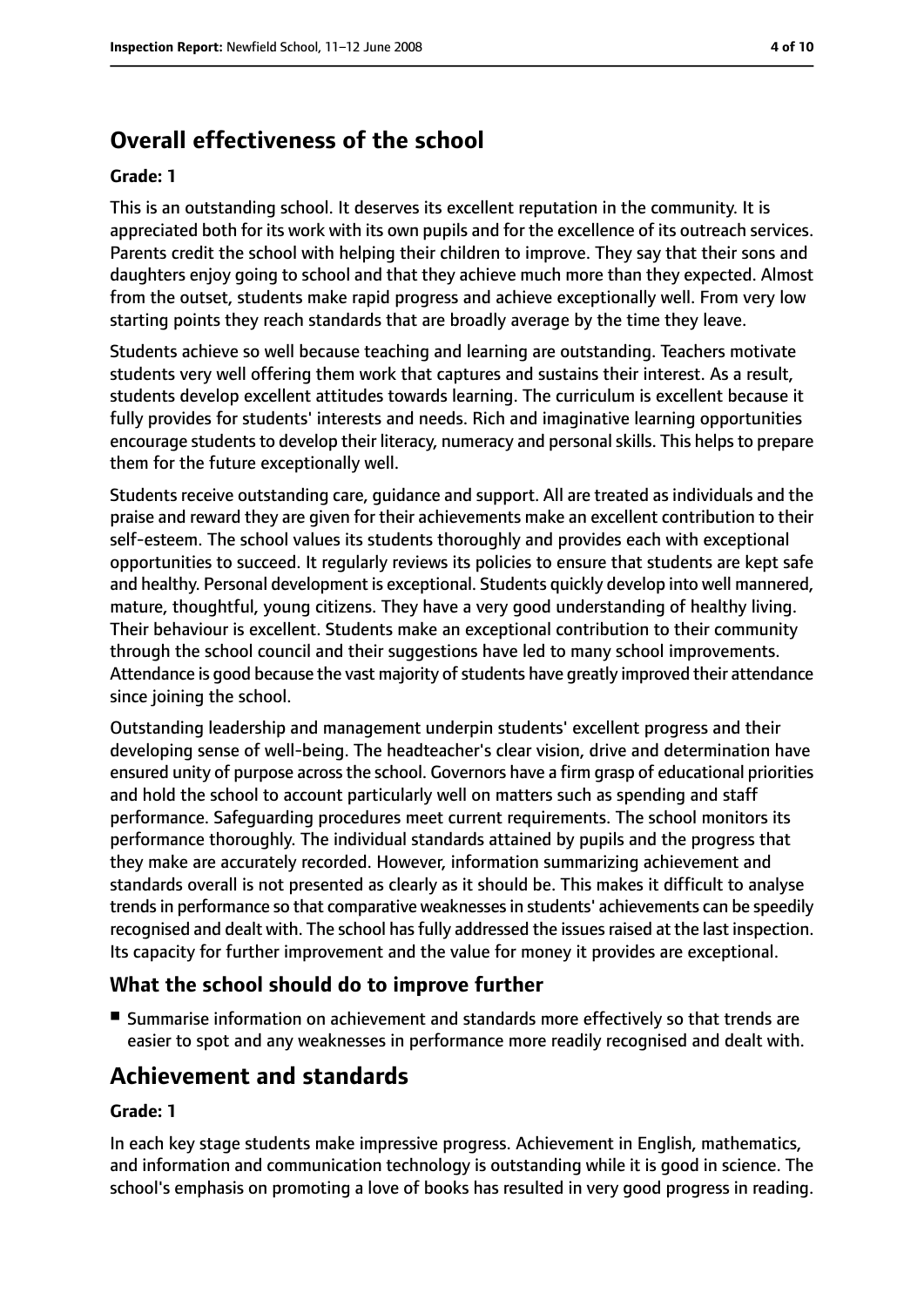Challenging targets have been met across the school to a high degree. There are no significant differences in achievement between boys and girls. Students who have learning difficulties and/or disabilities in addition to behavioural, emotional and social difficulties achieve as well as their peers because of the excellent support they receive in the classroom. The vast majority of leavers are very successful at GCSE level and in other externally accredited courses including those in personal skills, number handling and design technology.

# **Personal development and well-being**

#### **Grade: 1**

Students' remarkable personal development makes an excellent contribution to their learning. Spiritual, moral, social and cultural development is outstanding. Students are thoughtful in discussion. They deal with potentially controversial mattersin a mature manner. They recognise the right of individuals to practise their religion and they respect the cultural choices of others. They have developed exceptionally positive attitudes towards diversity. This promotes race relations and community cohesion very effectively. Students respond very well to the school's high expectations regarding attitudes and achievement. They say that bullying is not a problem and they are confident that adults are caring and supportive if students have any worries. They all enjoy taking some form of exercise and make sensible choices about what they eat. Parents confirm that their children are managed especially well and that behaviour in the school is excellent.

# **Quality of provision**

## **Teaching and learning**

#### **Grade: 1**

The teaching of basic skills in literacy and numeracy is exceptionally good. Teachers capture the interest of students from the outset, emphasise the importance of practical experiences to promote learning and always make the fullest use of the time available. Teaching assistants make an exceptional contribution to the success of lessons through very skilful support, taking full account of students' individual needs. Assessment and marking of work are excellent. Information collected is very well used to modify teaching, meet individual needs and set challenging learning targets. Students are fully involved in assessing their own and each other's work.

## **Curriculum and other activities**

#### **Grade: 1**

The curriculum provides a very wide variety of enjoyable learning opportunities that are matched precisely to individual needs. Personal, social and health education is exceptional and is woven into all aspects of the curriculum. Parents value the wide-ranging opportunities that the school provides for their children to gain examination passes and qualifications. Preparation for the future is a strength of the school and students are given many opportunities to develop enterprise skills, attend college courses and benefit from work experience placements. Extra-curricular activities include sports clubs and residential visits for older students. Provision for the performing arts is excellent and this makes a remarkable contribution to personal development.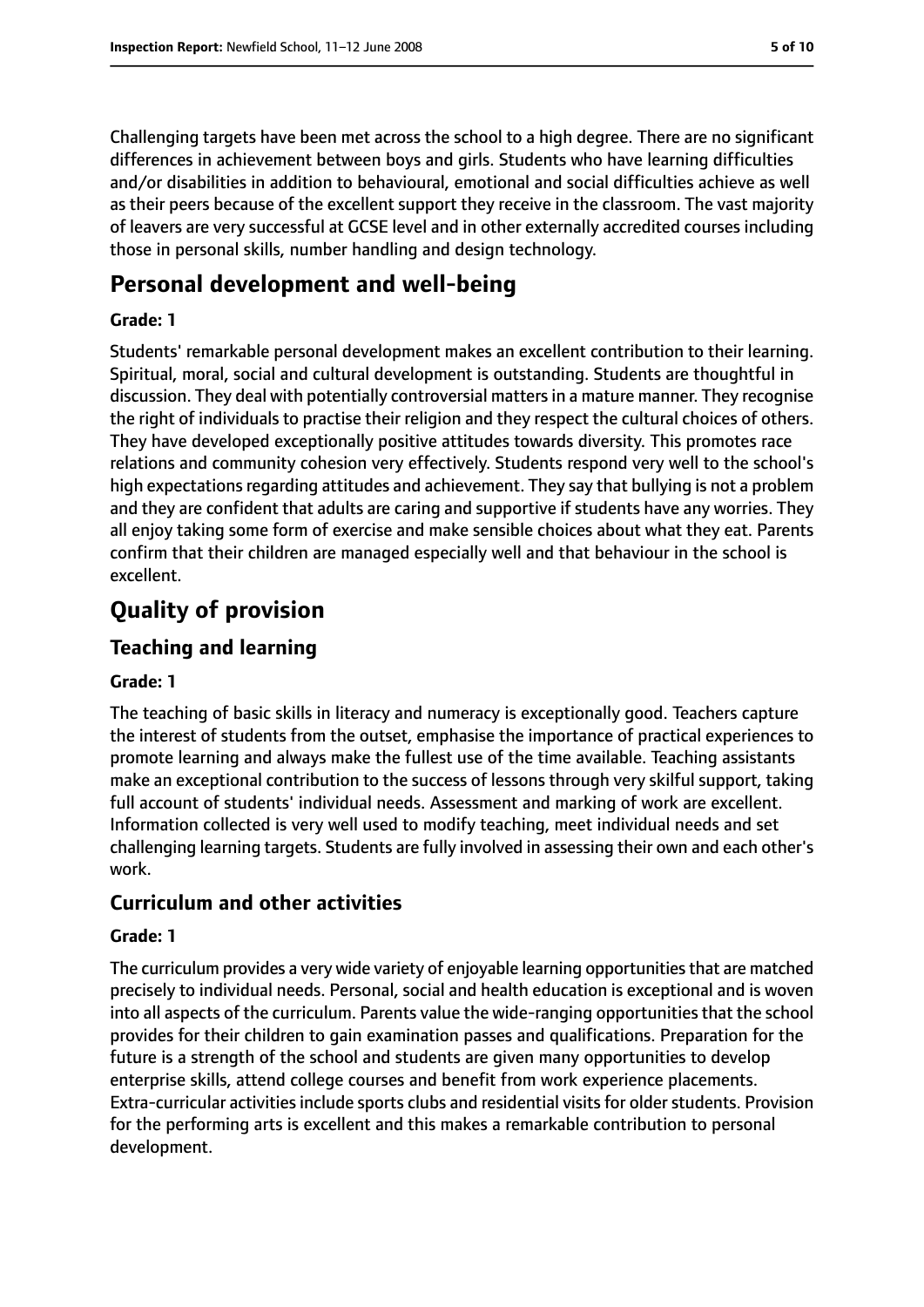### **Care, guidance and support**

#### **Grade: 1**

Students feel safe and well looked after. They state that there are many adults they can turn to for help. They say that lessons are fun and that their teachers are really patient in explaining things. The school is calm, welcoming and harmonious. Procedures to ensure health and safety are firmly in place. The school does all it can to raise attendance levels. Support for vulnerable students and arrangements for child protection are clear and widely understood. Links with external agencies such as the peripatetic reading service support the school's work very effectively. Students feel valued because they receive praise for all their achievements, including personal and academic achievements. They have a clear understanding of how to improve their work through very effective target-setting procedures.

# **Leadership and management**

#### **Grade: 1**

The leadership of the school is successfully focused on achievement and promoting the personal development and well-being of all students. It works very effectively with the local authority to promote school development, and this has been an important factor in the many improvements since the last inspection. The school correctly judges itself as outstanding. It is well informed about the strengths of its provision. Through its monitoring it knows the individual progress of its pupils; however, since changing its method of checking achievement in 2007, the school has yet to develop a means of summarising overall performance so as to show trends clearly. Arrangements for professional development are exceptional. Teachers work together closely to share with one another the most effective practice. Resources such as electronic whiteboards are used very effectively to support learning. The school runs very smoothly on a day-to-day basis with administrative staff and the site manager making an exceptional contribution.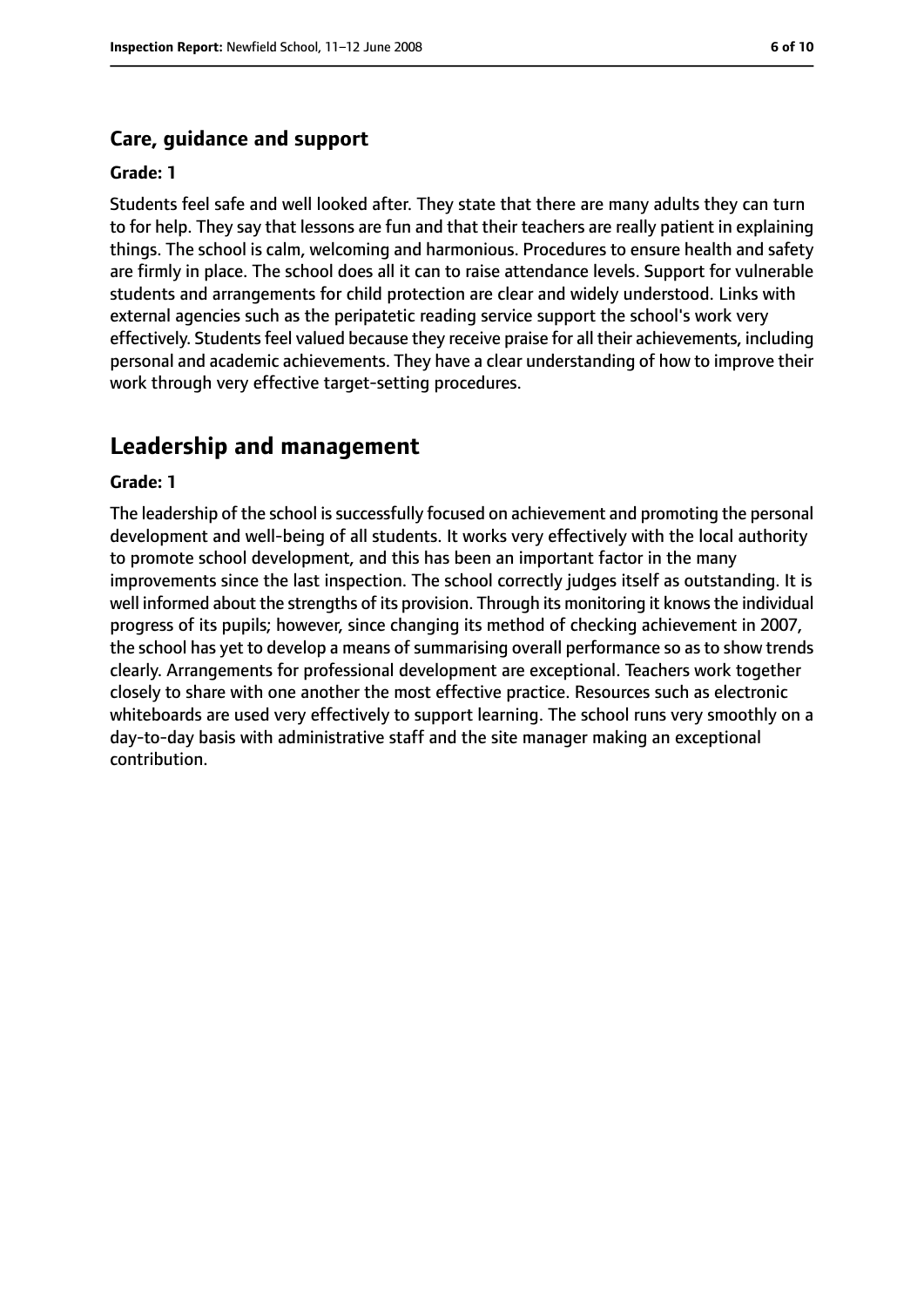**Any complaints about the inspection or the report should be made following the procedures set out in the guidance 'Complaints about school inspection', which is available from Ofsted's website: www.ofsted.gov.uk.**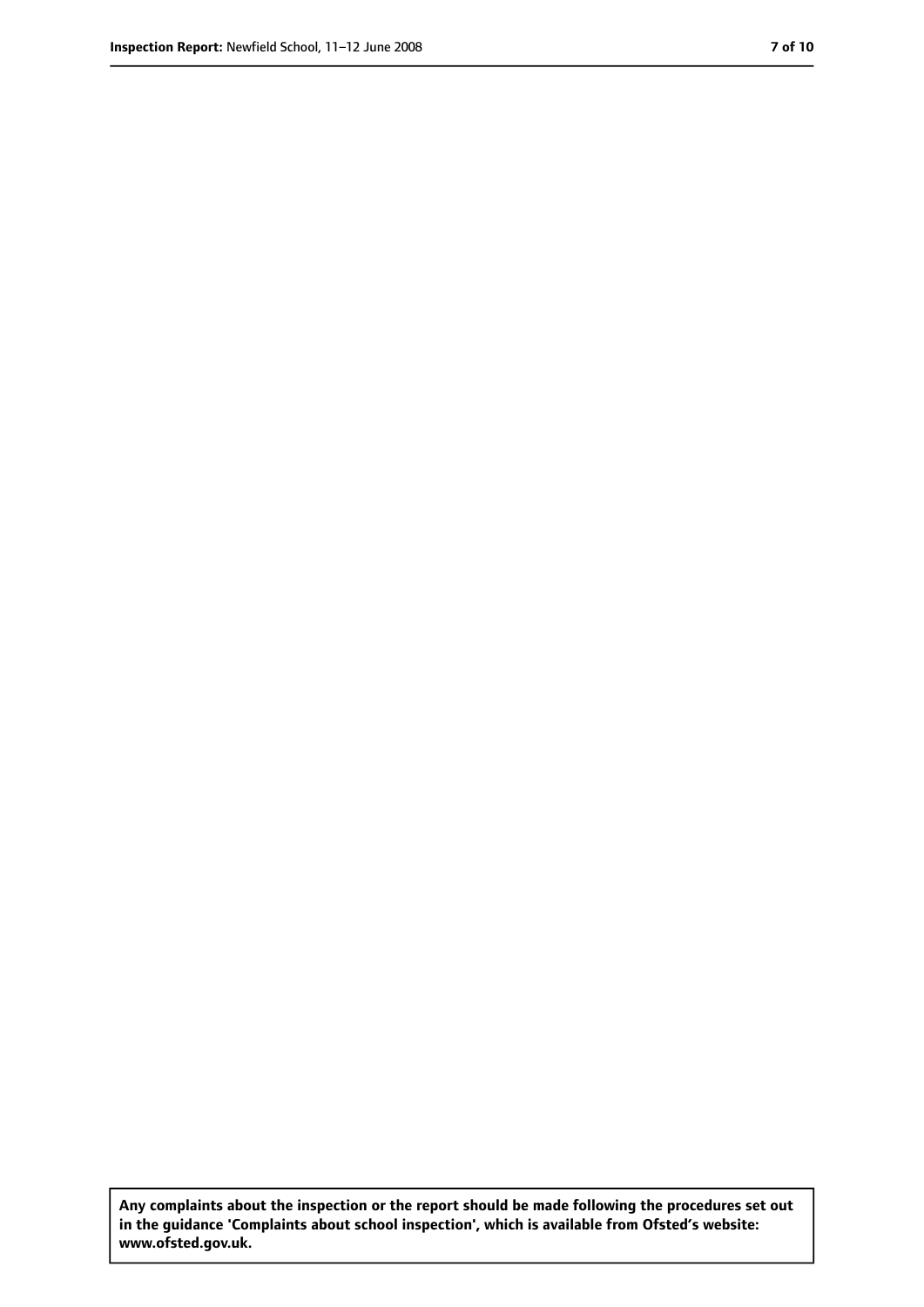#### **Annex A**

# **Inspection judgements**

| $\degree$ Key to judgements: grade 1 is outstanding, grade 2 good, grade 3 satisfactory, and | <b>School</b>  |
|----------------------------------------------------------------------------------------------|----------------|
| arade 4 inadeguate                                                                           | <b>Overall</b> |

# **Overall effectiveness**

| How effective, efficient and inclusive is the provision of education, integrated<br>care and any extended services in meeting the needs of learners? |     |
|------------------------------------------------------------------------------------------------------------------------------------------------------|-----|
| Effective steps have been taken to promote improvement since the last<br>inspection                                                                  | Yes |
| How well does the school work in partnership with others to promote learners'<br>well-being?                                                         |     |
| The capacity to make any necessary improvements                                                                                                      |     |

# **Achievement and standards**

| How well do learners achieve?                                                                               |  |
|-------------------------------------------------------------------------------------------------------------|--|
| The standards <sup>1</sup> reached by learners                                                              |  |
| How well learners make progress, taking account of any significant variations between<br>groups of learners |  |
| How well learners with learning difficulties and disabilities make progress                                 |  |

# **Personal development and well-being**

| How good is the overall personal development and well-being of the<br>learners?                                  |  |
|------------------------------------------------------------------------------------------------------------------|--|
| The extent of learners' spiritual, moral, social and cultural development                                        |  |
| The extent to which learners adopt healthy lifestyles                                                            |  |
| The extent to which learners adopt safe practices                                                                |  |
| How well learners enjoy their education                                                                          |  |
| The attendance of learners                                                                                       |  |
| The behaviour of learners                                                                                        |  |
| The extent to which learners make a positive contribution to the community                                       |  |
| How well learners develop workplace and other skills that will contribute to<br>their future economic well-being |  |

## **The quality of provision**

| $\mid$ How effective are teaching and learning in meeting the full range of the $\mid$<br>learners' needs? |  |
|------------------------------------------------------------------------------------------------------------|--|
| How well do the curriculum and other activities meet the range of needs  <br>and interests of learners?    |  |
| How well are learners cared for, guided and supported?                                                     |  |

 $^1$  Grade 1 - Exceptionally and consistently high; Grade 2 - Generally above average with none significantly below average; Grade 3 - Broadly average to below average; Grade 4 - Exceptionally low.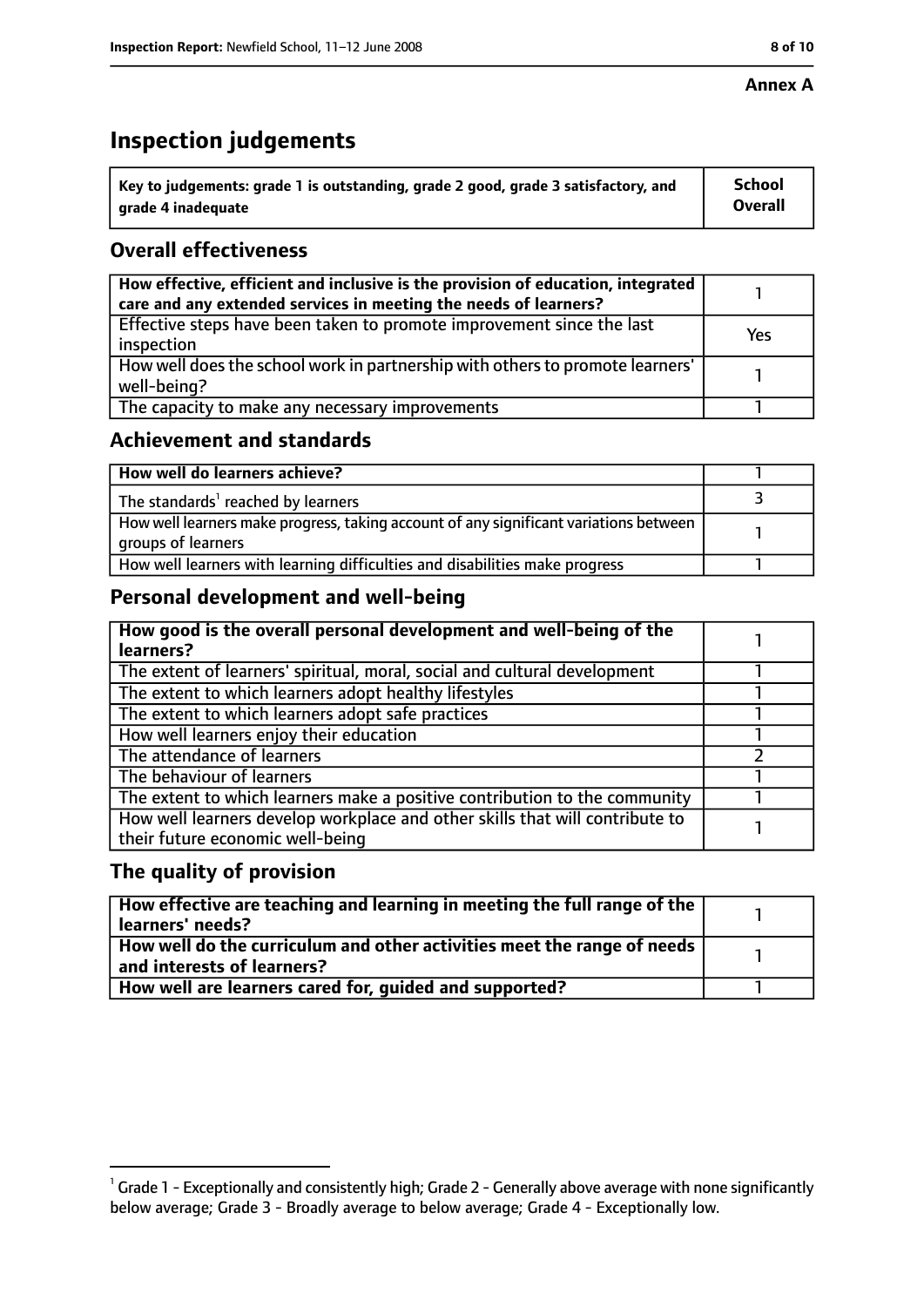# **Annex A**

# **Leadership and management**

| How effective are leadership and management in raising achievement<br>and supporting all learners?                                              |     |
|-------------------------------------------------------------------------------------------------------------------------------------------------|-----|
| How effectively leaders and managers at all levels set clear direction leading<br>to improvement and promote high quality of care and education |     |
| How effectively leaders and managers use challenging targets to raise standards                                                                 |     |
| The effectiveness of the school's self-evaluation                                                                                               |     |
| How well equality of opportunity is promoted and discrimination tackled so<br>that all learners achieve as well as they can                     |     |
| How effectively and efficiently resources, including staff, are deployed to<br>achieve value for money                                          |     |
| The extent to which governors and other supervisory boards discharge their<br>responsibilities                                                  |     |
| Do procedures for safequarding learners meet current government<br>requirements?                                                                | Yes |
| Does this school require special measures?                                                                                                      | No  |
| Does this school require a notice to improve?                                                                                                   | No  |